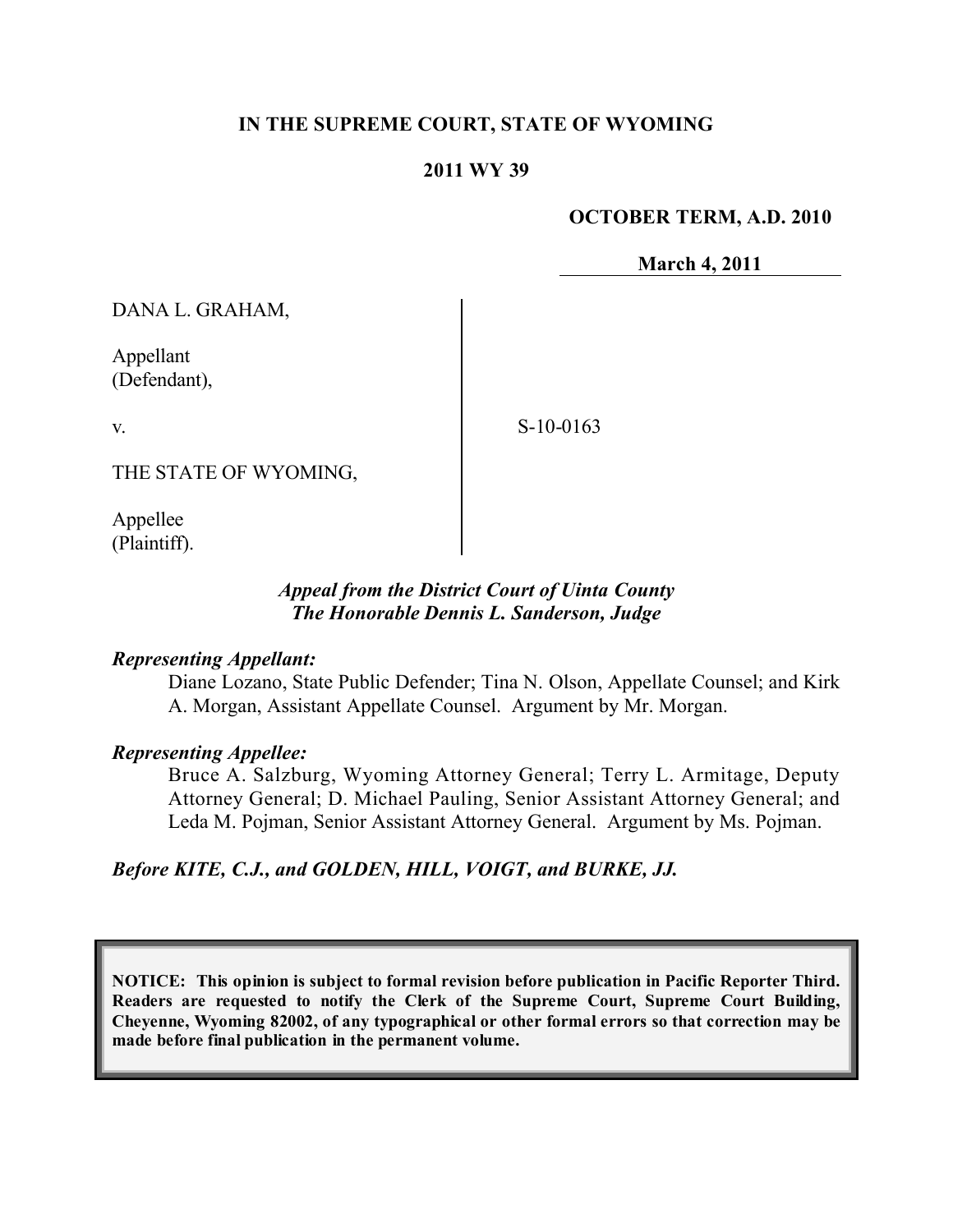## **HILL,** Justice.

[¶1] Appellant, Dana L. Graham (Graham), challenges the district court's Judgment and Sentence finding her guilty of delivery of methamphetamine (second or subsequent offense). Wyo. Stat. Ann. §§ 35-7-1031(a)(i) and 35-7-1038 (LexisNexis 2009). She maintains that the district court abused its discretion by denying the State's motion to dismiss the charges against her (without prejudice to refile them). She also contends that the district court erred in excluding the testimony of an eye witness to her crime, on the basis that the district court was concerned that the witness might exercise his right not to incriminate himself (Fifth Amendment protections) and, thereby, deflect the jury's attention from Graham's criminal act. We will affirm.

### **ISSUES**

[¶2] Graham raises these issues:

1. Did the court abuse its discretion in denying the State's motion to dismiss without prejudice, in violation of the separation of powers doctrine?

2. Did the trial court err when it excluded Ms. Graham's witness in violation of her Sixth Amendment rights without sufficient showing of the extent the witness would exercise his Fifth Amendment rights?

The State's rephrasing of the issues essentially echoes that posited by Graham.

# **FACTS AND PROCEEDINGS**

[¶3] Evanston area police officers suspected Graham of dealing in drugs. The investigators decided to use a confidential informant to make a buy from her. In the briefs, the name of the confidential informant is not revealed. However, in the record on appeal his name, Terry Christiansen (Christiansen), is used frequently, and it will help to keep the narrative of this case on track to use it. He had been recruited from the Uinta County Detention Center where he was spending time for "some drug crimes" to make a controlled buy of methamphetamine from Graham.

[¶4] On June 29, 2009, Christiansen was given \$350.00 in cash by two drug enforcement officers to facilitate the purchase of an "eightball" (1/8 ounce) of methamphetamine – the going street price in Evanston. A photocopy of that currency was introduced as evidence in the case. The currency was never recovered, or otherwise traced to Graham, because she was not arrested until many months later. Prior to sending Christiansen out to make the buy, he was outfitted with a recording device so any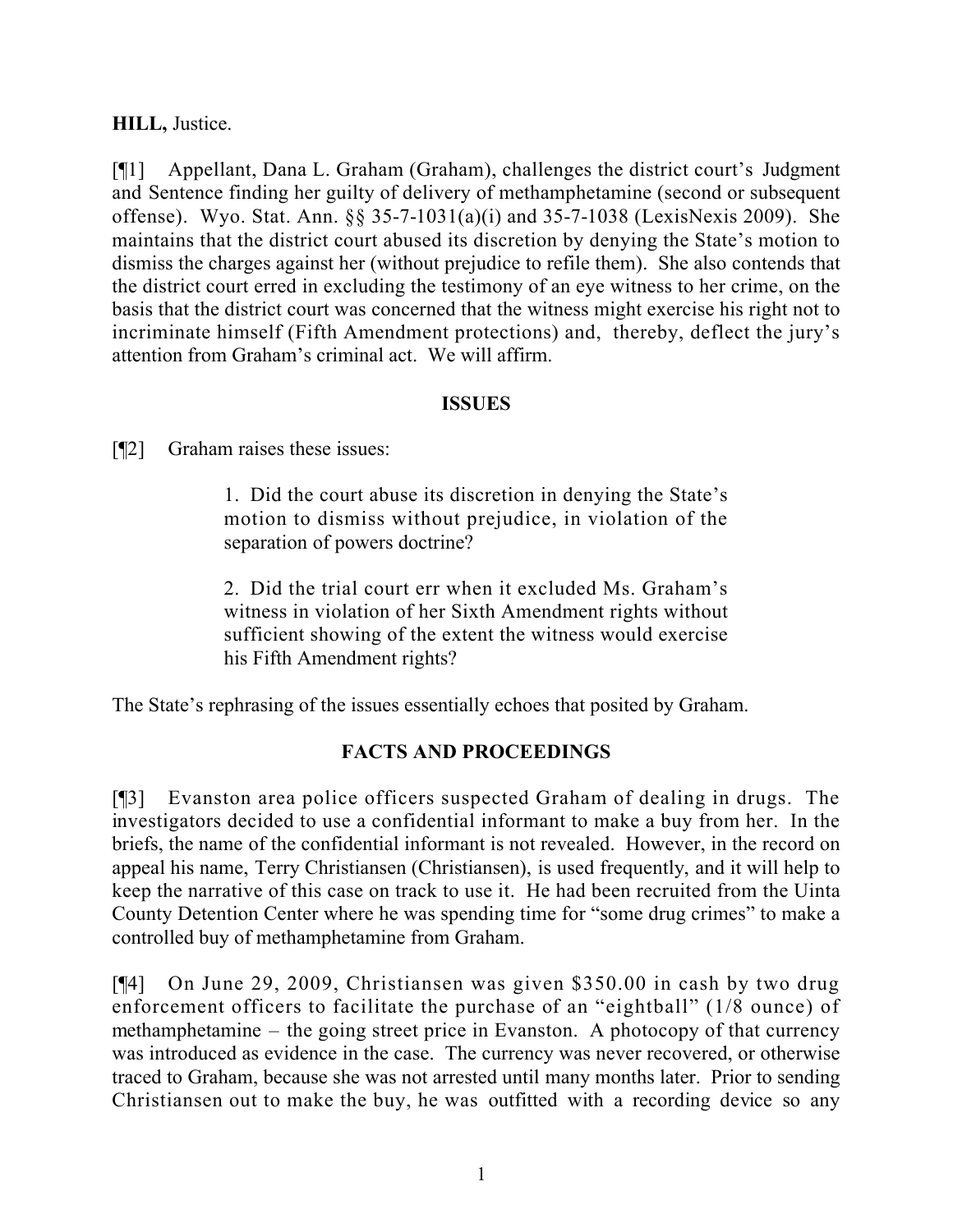conversation he had with Graham could be recorded. In addition, he was informed that he would be searched to make sure he did not have any large sums of currency or drugs on his person or in his vehicle. Christiansen owned up to having some "personal use" crystal methamphetamine in his pickup. Those drugs were virtually identical to the drugs he bought from Graham. The police officer described it as a "very small amount," but its exact weight is not revealed in this record. That matter is still an open, pending criminal case in Uinta County.

[¶5] Christiansen's pickup was searched by one officer and Christiansen himself was searched by the other. Each of the searches took only a few minutes and did not involve removal of Christiansen's clothing or an invasive inspection of his body or of his pickup.

[¶6] After the above-described tasks had been accomplished, Christiansen was sent on his way to Graham's home and he was followed there by the police officers. Christiansen parked in front of Graham's house, and although the police did not have a clear view of his vehicle, they were very nearby and could hear over the wire what Christiansen was doing. Three voices could be heard on the wire – one female (Graham) and two male (Christiansen and Bobby Roberts (Roberts)). Roberts figures in the second issue in this appeal. He happened to show up shortly after Christiansen arrived, and he was present during the entire transaction. He is the witness that Graham wanted to call as an "eye witness" to the crime, but after quite a bit of courtroom maneuvering, he decided not to testify (the proceedings were delayed while a public defender was rounded up to come and advise Roberts about the legal risks he would be taking if he testified). Eventually, Roberts decided he did not want to testify. It is not clear if any effort was made to get Christiansen to Wyoming so he could testify against Graham. He was in the Golden State Medium Correctional Facility in McFarland, CA, in early March of 2010.

[¶7] When the police officers attempted to testify about what was said during the drug transaction, the district court would not allow it. Eventually, a tape recording, of marginal quality, was played for the jury.

# **Denial of motion to dismiss without prejudice**

[¶8] The first issue raised in this case arose because the investigating police officers called Graham on October 1, 2009, and asked her to come to their offices at the Evanston Police Department to talk about the events of June 29, 2009. One purpose of that interview was to ask her to become a confidential informant for the Evanston Police Department. She declined to do that. She spoke with the officers at length and incriminated herself, to a limited extent, with respect to the incident on June 29, 2009. Those discussions were also recorded.

[¶9] At a pretrial conference held on March 24, 2010, the prosecutor broached the subject of W.R.E. 404(b) evidence which could potentially have an impact on Graham's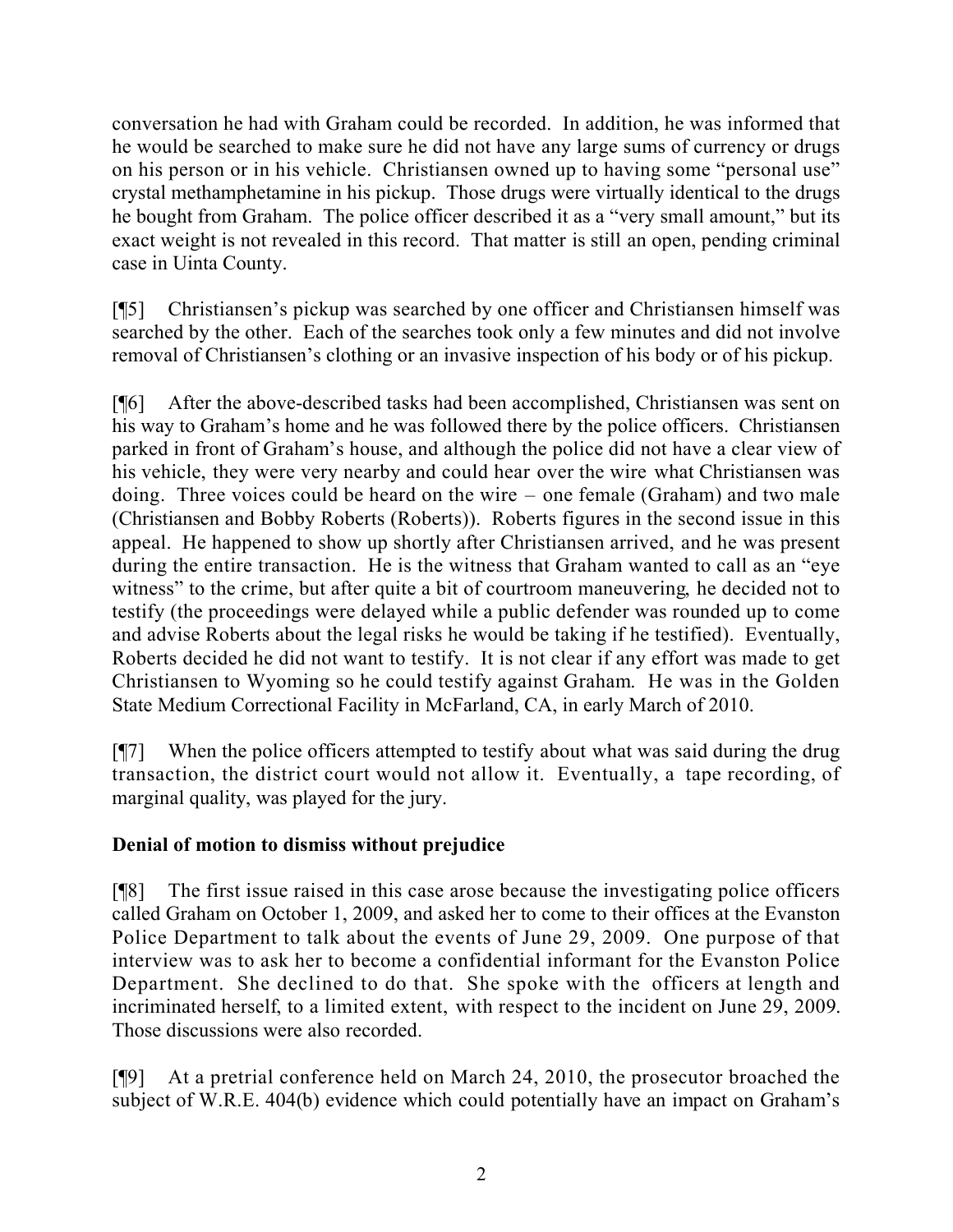defense. That evidence was on the tape recorded interview that took place on October 1, 2009. The district court was very concerned about the content of the tape recorded discussions Graham had with the police and decided that the prosecution could not use the tape. Instead, if the prosecution wanted to make use of the general tenor of the discussions had on October 1, 2009, then that would have to be done with questions posed to the police officers, and answered by them, but carefully avoiding placing any Rule 404(b) evidence, or other objectionable evidence, before the jury. In response, the prosecutor made a motion to dismiss the charges against Graham without prejudice. The district court refused to grant the motion. The prosecutor did not argue to the district court that it was usurping the prosecutor's prerogatives and violating the principles of separation of powers. Defense counsel did not object to the motion to dismiss made by the prosecutor.

[¶10] Graham contends that the district court's refusal to grant that motion to dismiss without prejudice was an abuse of discretion that violated the separation of powers doctrine. We are not persuaded that Graham can use the district court's refusal to grant the prosecution's motion to dismiss as a sword in these circumstances. Graham did not object to the district court's denial of the motion to dismiss. That is, Graham cannot construct an injury to her defense strategy based upon the district court's insistence that the case proceed to trial in accordance with the planned schedule for that trial and in a manner that protected her rights vis-a-vis W.R.E. 404(b) evidence. In 3B Charles Alan Wright, Nancy J. King, and Susan R. Klein, Federal Practice and Procedure: Criminal 3d § 812, at 323-32 (2004 and Supp. 2010), we found this very instructive authority:

> At common law the prosecutor could enter a nolle prosequi without approval of the court. This was the rule recommended to the Supreme Court by the Advisory Committee on Criminal Rules, but the Court itself, on promulgating the rules, added the requirement in Rule 48(a) that only by leave of court could the prosecution file a dismissal. The reason for this action by the Court is unclear. It has been read as an expression by the Court of a belief that entry of a nolle prosequi should be a permissive right only, and as intended to prevent harassment of a defendant by charging, and then dismissing without placing a defendant in jeopardy.

> It is difficult indeed to see any real or substantial change or benefit achieved by Rule 48(a). The court is powerless to compel a prosecutor to proceed in a case that he believes does not warrant prosecution. If the court refuses consent to dismiss, the prosecutor in his opening statement to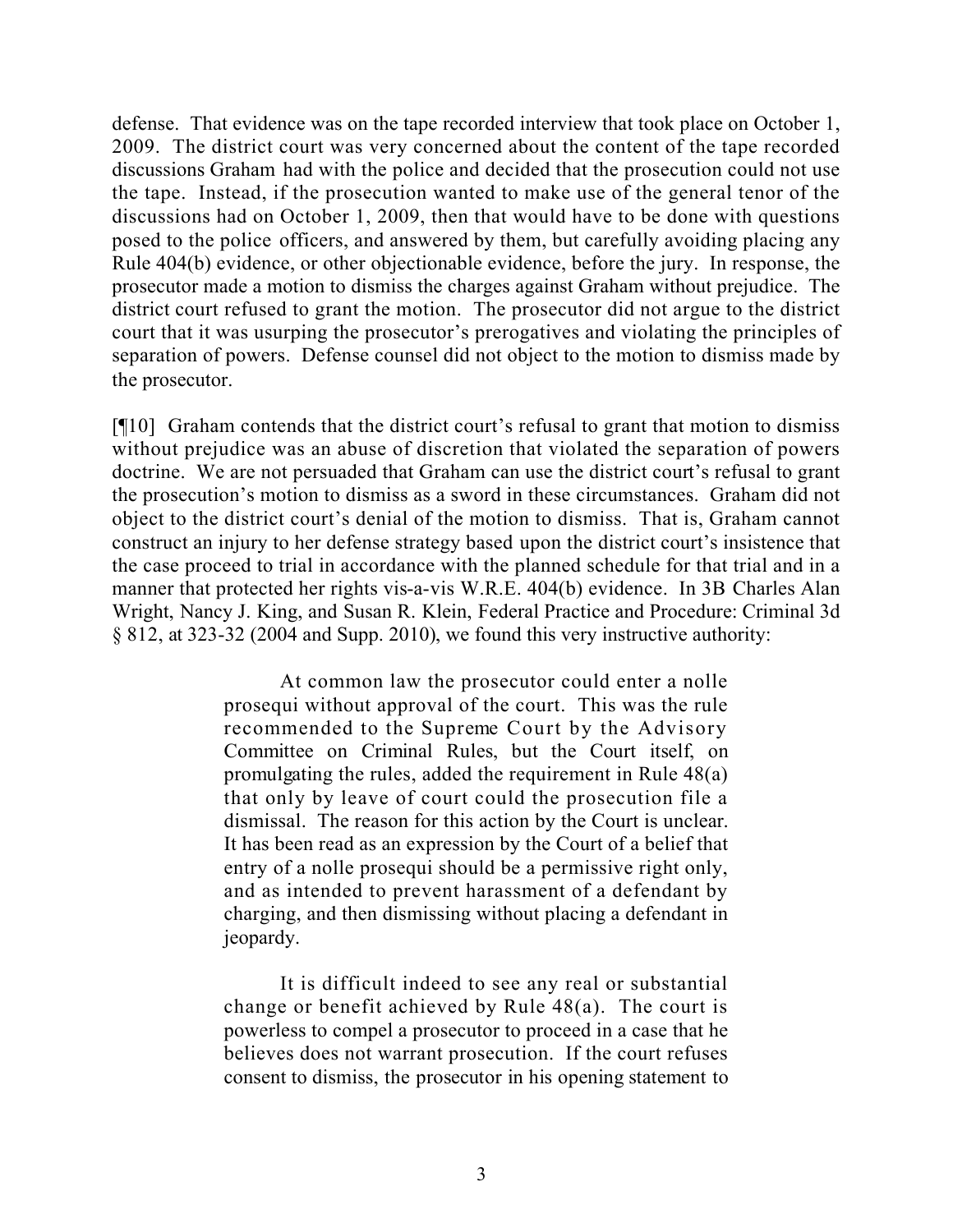the jury and in his presentation of evidence can indicate to the jury the considerations that should work an acquittal.

Nevertheless the requirement of leave is in the rule, and each judge is left to struggle with its uncertainties as best he can. Since the court must exercise a sound judicial discretion in considering a request for dismissal, it must have factual information supporting the recommendation. Leave will be granted if the government is without sufficient evidence to obtain a conviction or if dismissal is sought for some other bona fide reason that does not involve harassment of the defendant. Courts have expressed willingness to deny a prosecutor's motion if it was "clearly contrary to manifest public interest," although some courts require, in addition, a showing of bad faith.

[¶11] Given the circumstances that exist here, we hold that the district court did not abuse its discretion in denying the motion to dismiss without prejudice, that Graham was not injured in any way by the district court's ruling and, further, that the district court's action did not violate the separation of powers doctrine.

# **Error in not permitting Bobby Roberts to testify in support of Graham's defense**

[¶12] This issue arose when Graham called Roberts as the first witness in her defense. He was called to the stand at 1:00 p.m., on May 6, 2010. Roberts' testimony was to be about his observations of what went on in Graham's home when the methamphetamine buy at issue in this case was made. He was listed as such a witness in Graham's pre-trial memorandum. When defense counsel called him to the stand, the prosecutor immediately raised an objection. The objection was that Roberts was a co-conspirator and that he needed to be given a warning before he testified. The jury was sent out of the courtroom. The district court then warned Roberts that criminal charges could be brought against him based on the facts presented during Graham's trial. The district court then read Roberts his *Miranda* warning. Roberts expressed a lack of understanding as to what was going on, and the district court said he did not think he could say anymore, but then did explain that if Roberts wanted an attorney present while he was testifying, he could have one, and if he could not afford one, one would be appointed for him. Furthermore, he could consult with that attorney if he was asked questions that might incriminate him and that he could decline to answer such questions. The district court then asked Roberts if he wanted to testify in light of those warnings. Roberts said he wanted an attorney.

[¶13] A search then began for an attorney to advise Roberts and eventually, Mike Cornia, an Evanston attorney, was located to come and provide advice to Roberts. At about 2:00 p.m., there was a conference between the district court, the defense attorney,